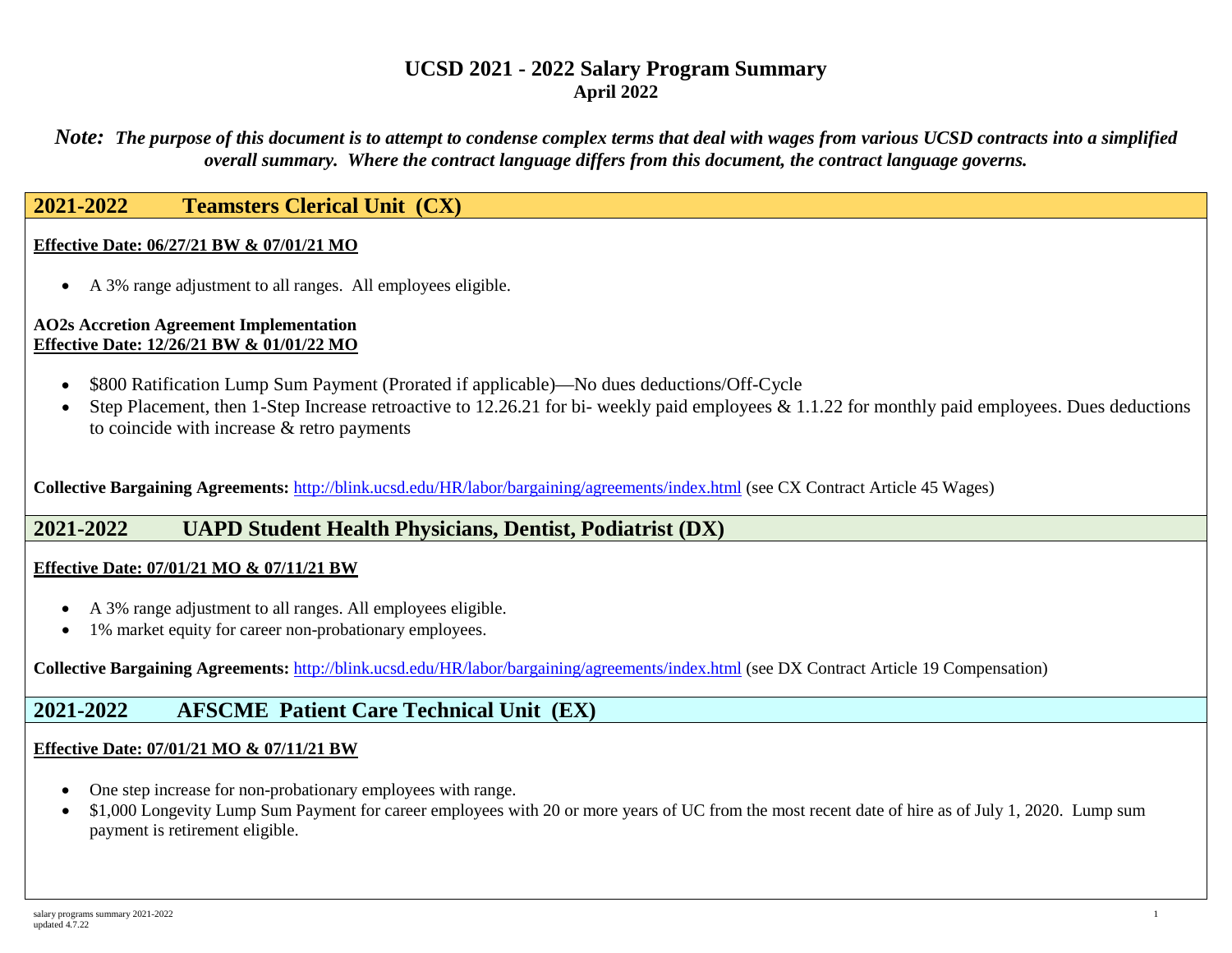## **Effective Date: 04/01/22 MO & 04/03/22 BW**

• A 3% range adjustment to all ranges. All employees eligible.

**Collective Bargaining Agreements:** <http://blink.ucsd.edu/HR/labor/bargaining/agreements/index.html> (see EX Contract Article 44 Wages)

# **2021-2022 UPTE Health Care Professional Unit (HX)**

## **Effective Date 07/01/21 MO & 07/11/21 BW**

• A 3% range adjustment to all ranges. All employees eligible

## **Effective Date 01/01/22 MO & 01/09/22 BW**

- One-step advancement for career, non-probationary employees with a rating of satisfactory or better.
- 2% lump sum payment for employees at the maximum step prorated based on appointment percentage.

**Collective Bargaining Agreements:** <http://blink.ucsd.edu/HR/labor/bargaining/agreements/index.html> (see HX Contract Article 5 Compensation)

# **2021-2022 SETC Skilled Crafts Unit (K6)**

## **Effective Date: 06/27/21 BW & 07/01/21 MO**

• A 3% range adjustment to all ranges. All employees eligible.

**Collective Bargaining Agreements:** <http://blink.ucsd.edu/HR/labor/bargaining/agreements/index.html> (see K6 Contract Article 43 Wages)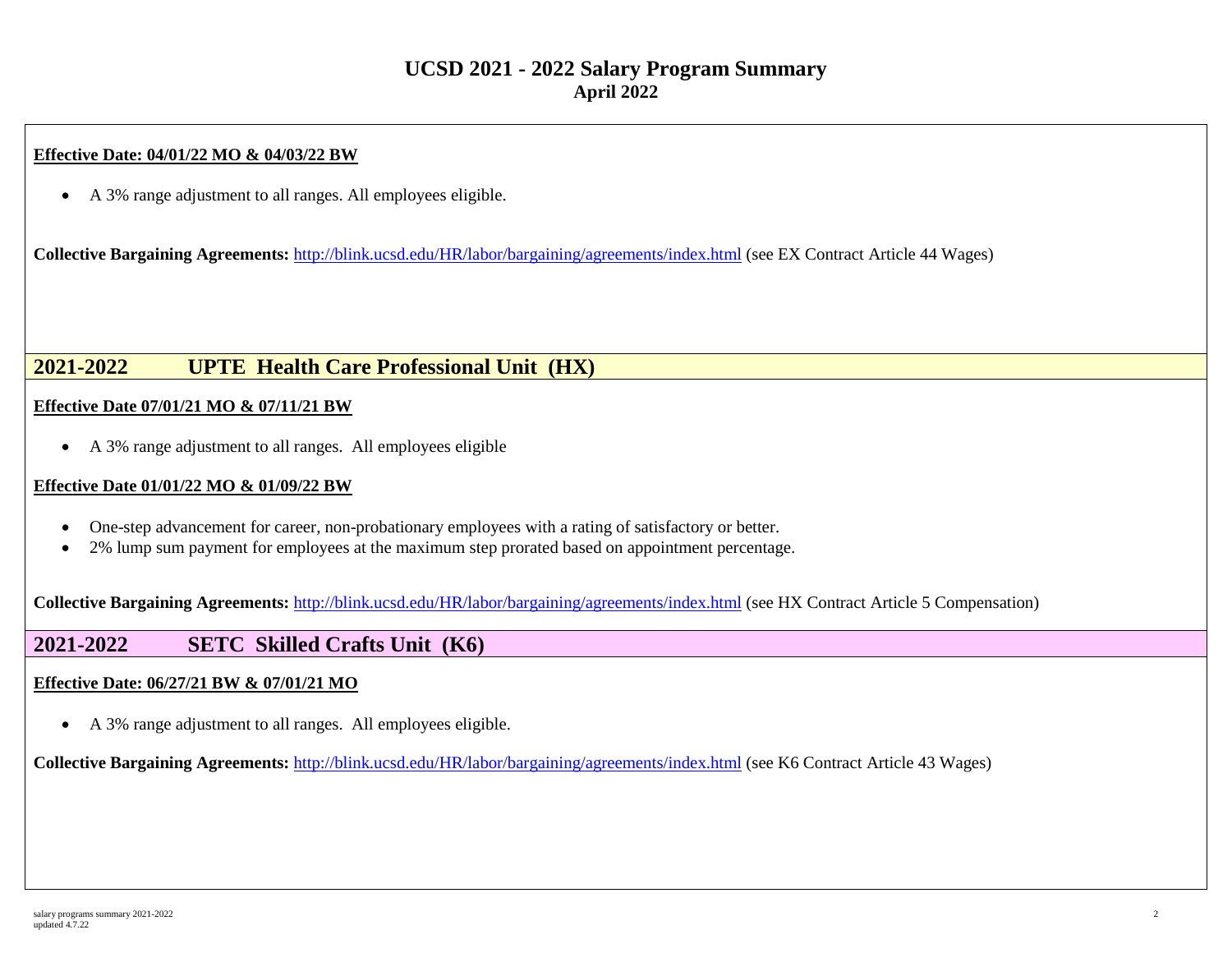# **2021-2022 CNA Nurses Unit (NX)**

## **Effective Date: 06/27/21 BW & 07/01/21 MO**

- All NX employees on a step structure and currently on steps 1-14 will receive a one-step increase.
- Nurses currently on step 15 will be reviewed for possible advancement to step 16 (which requires 15 years of licensed nursing experience and 10 years UC experience). Nurses currently at step 16 will be reviewed for possible advancement to step 17 (which requires 20 years of licensed nursing experience and 15 years UC experience). Nurses currently at step 17 will be reviewed for possible advancement to step 18 (which requires 25 years of licensed nursing experience and 20 years UC experience). Advancements to step 16-18 will be determined by departments.

## **Effective Date: 12/26/21 BW & 01/01/22 MO**

• A 3% range adjustment to all ranges. All employees eligible.

**Collective Bargaining Agreements:** <http://blink.ucsd.edu/HR/labor/bargaining/agreements/index.html> (see NX Contract Article 40 Wages)

# **2021-2022 FUPOA Police Unit (PA)**

**Contract Extended to 5/7/22**

**Collective Bargaining Agreements:** <http://blink.ucsd.edu/HR/labor/bargaining/agreements/index.html> (see PA Contract Article 29 Wages)

# **2021-2022 UPTE Research Unit (RX)**

## **Effective Date: 07/01/21 MO & 07/11/21 BW**

• A 3.5% range adjustment to all ranges. Those employees who pay equal or exceeds the salary range maximum after the adjustment are not eligible for a salary increase.

## **Effective Date: 01/01/22 MO & 01/09/22 BW**

• One-step advancement for career, non-probationary employees with a rating of satisfactory or better.

**Collective Bargaining Agreements:** <http://blink.ucsd.edu/HR/labor/bargaining/agreements/index.html> (see RX Contract Article 6 Compensation)